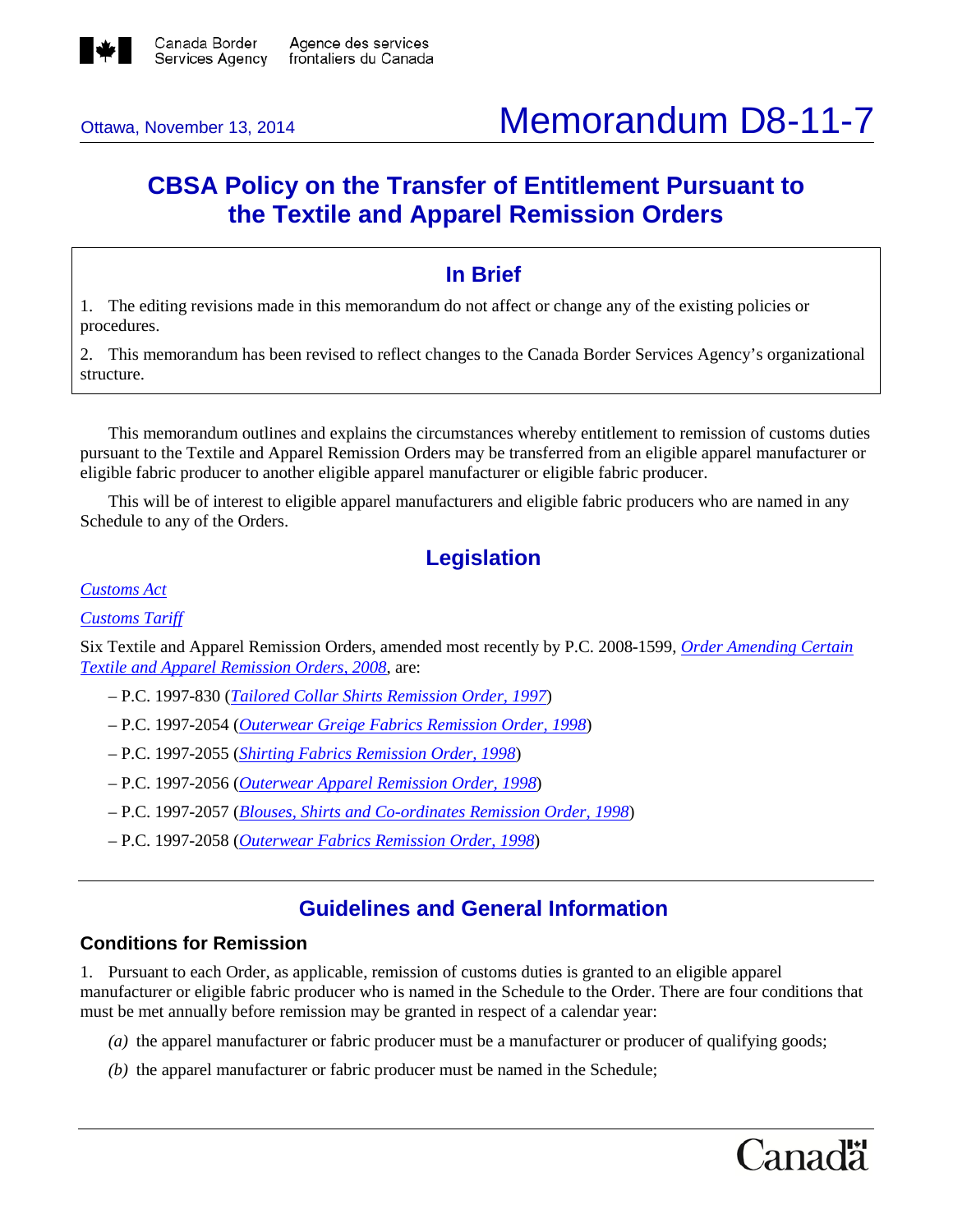- *(c)* the imported goods must be qualifying goods; and
- *(d)* a claim for remission must be made.

#### **Transfer of Remission**

2. The annual remission entitlement of an eligible apparel manufacturer or eligible fabric producer named in a Schedule to an Order is not a transferable right, entitlement or an asset of the eligible apparel manufacturer or eligible fabric producer. As such, the annual remission entitlement of an eligible apparel manufacturer or eligible fabric producer cannot be bought, sold or transferred as if it had a proprietary value. It may, however, be permanently re-allocated (transferred) to another company when that other company acquires, purchases, or otherwise takes control over the operations of the eligible apparel manufacturer or eligible fabric producer.

3. When there is an amalgamation of the business operations of an eligible company (i.e. a company that is named in the Schedule to an Order) with any other company, the new or controlling company, if required, must submit to the Trade Incentives Unit copies of the applicable articles of amalgamation, amended articles of incorporation, updating declarations, business registration, or other legal documentation as registered with the appropriate provincial or federal government authority.

4. Under such circumstances, the remission entitlement to which the former eligible apparel manufacturer or former eligible fabric producer was previously entitled may be permanently re-allocated to the new or acquiring company/owner:

*(a)* If the acquiring company is itself an eligible apparel manufacturer or eligible fabric producer (i.e., one who is named in the Schedule to the applicable Order), then its entitlement under the Order would be increased by an amount equal to the entitlement of the former eligible apparel manufacturer or former eligible fabric producer, less any remission benefits already received by the former eligible apparel manufacturer or former eligible fabric producer.

*(b)* If the acquiring company is not an eligible apparel manufacturer or eligible fabric producer (i.e., one who is not named in the Schedule to the applicable Order) the acquiring company may become eligible for remission of duties equal to the full entitlement of the former eligible apparel manufacturer or former eligible fabric producer, less any remission benefits already received by the former eligible apparel manufacturer or former eligible fabric producer.

**Note:** Under the circumstances described in *(a)* and *(b)* above, the acquiring company must notify the CBSA and submit a request in writing to receive approval to transfer the remission benefit from the former company to the new or acquiring company. The notification and request are to be directed to the address noted below. At the earliest opportunity, the acquiring company's name will be added to the Schedule to the Order and the former eligible company's name removed from the Schedule to the Order.

#### **Partnering Agreements**

5. Subject to conditions, an eligible apparel manufacturer or eligible fabric producer (one who is named in the Schedule to the Order), may enter into a partnering agreement with another company in order to realize its full remission allocation in a given year. In this way, the eligible company is the importer of record for the goods and the other company is the owner or consignee of the goods. The conditions for effecting this particular use of the remission allocation include:

*(a)* The agreement must be in writing, clearly specifying the details and responsibilities of each company and signed by a duly authorized officer of each company.

*(b)* The agreement must be finalized and dated prior to the release of the imported goods by the CBSA.

*(c)* The eligible company is listed on CBSA reporting and accounting documentation as the importer of record and the partnering company listed on CBSA reporting and accounting documentation as the owner/consignee of the goods.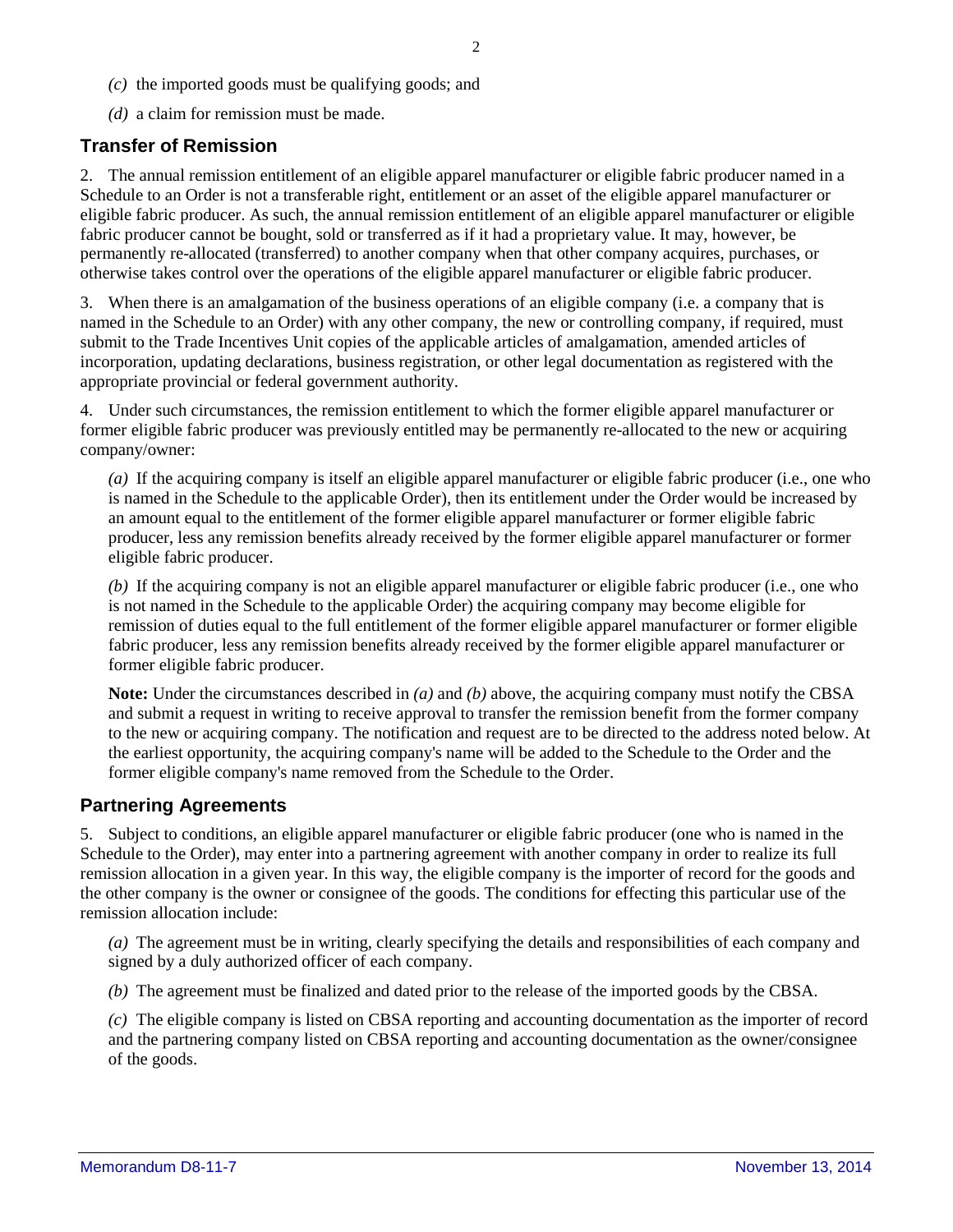*(d)* The eligible company must retain and make available to the CBSA on request copies of all purchase orders, invoices, product descriptions, any other relevant documentation, including samples of the imported apparel or fabric, to support verification by the CBSA.

**Note:** Failure to comply with any of *(a)* to *(d)* will result in denial of remission and the eligible company, as importer of record, being jointly and severally liable with the owner of the goods to pay any outstanding duties, including taxes.

### **Accounting and Adjustment Requirements**

6. If goods that are subject to a partnering agreement and for which remission is or will be claimed have already been imported and accounted for in the name of the other company (i.e., the owner or purchaser), it will be necessary to amend the importer name before remission will be approved. In such cases, a name change request must be submitted in accordance with instructions set out in CBSA [Memorandum D17-2-3,](http://www.cbsa.gc.ca/publications/dm-md/d17/d17-2-3-eng.html) *Importer [Name/Account Number or Business Number Changes](http://www.cbsa.gc.ca/publications/dm-md/d17/d17-2-3-eng.html)*. In all such cases, the name change request must be submitted on Form B2, *Canada Customs – [Adjustment Request](http://www.cbsa.gc.ca/publications/forms-formulaires/b2-eng.html)* and must clearly indicate the eligible apparel manufacturer's or eligible fabric producer's remission authorization number in the special authority field (box 20) of th[e B2.](http://www.cbsa.gc.ca/publications/forms-formulaires/b2-eng.html) It is required that the name change and claim for remission be submitted at the same time and on the same [B2.](http://www.cbsa.gc.ca/publications/forms-formulaires/b2-eng.html)

7. If goods that are subject to a partnering agreement and for which remission is or will be claimed are part of a larger shipment of goods being imported into Canada by another company, such shipments must be first abstracted to ensure that only the goods for which remission is to be claimed are accounted for by the eligible apparel manufacturer or eligible fabric producer under its remission authorization. All other goods imported on the shipment must be accounted for by the owner/importer of those goods in the usual manner.

8. If goods that are subject to a partnering agreement and for which remission is or will be claimed are part of a larger shipment of goods that has already been imported into Canada and accounted for by another company, no remission may be claimed in respect to that transaction. In such cases, it would be necessary for the eligible apparel manufacturer or eligible fabric producer to submit a voluntary B3-3, *[Canada Customs Coding Form](http://www.cbsa.gc.ca/publications/forms-formulaires/b3-3-eng.html)* coded as a V Type entry to account for the qualifying goods under its remission authorization. Such voluntary transactions must be identified to the CBSA at the time of presentation.

9. When a voluntary transaction is presented under these circumstances, any applicable duty and tax payment must accompany the transaction. These transactions are not eligible for month-end K84 settlement privileges. After the voluntary transaction has been accepted and processed by the CBSA, the original importer may then file a [B2,](http://www.cbsa.gc.ca/publications/forms-formulaires/b2-eng.html)  *Canada Customs – [Adjustment Request](http://www.cbsa.gc.ca/publications/forms-formulaires/b2-eng.html)* to recover duties paid in respect of those goods, as accounted for on the original transaction and must reference the V Type transaction barcode number in the explanation field of th[e B2.](http://www.cbsa.gc.ca/publications/forms-formulaires/b2-eng.html)

#### **Additional Information**

10. Each case will be reviewed and evaluated on the basis of its own merits and particular circumstances to determine eligibility under the Order. Reference should be made to the applicable Order-in-Council and to the corresponding departmental memorandum as listed in the "Other References" section below.

11. Further information may be obtained by referring to CBSA Memoranda D3-1-1, *[Policy Respecting the](http://www.cbsa.gc.ca/publications/dm-md/d3/d3-1-1-eng.html)  [Importation and Transportation of Goods](http://www.cbsa.gc.ca/publications/dm-md/d3/d3-1-1-eng.html)*, D17-1-10, *[Coding of Customs Accounting](http://www.cbsa.gc.ca/publications/dm-md/d17/d17-1-10-eng.html) Documents*, and[, D17-2-3,](http://www.cbsa.gc.ca/publications/dm-md/d17/d17-2-3-eng.html)  *[Importer Name/Account Number or Business Number Changes](http://www.cbsa.gc.ca/publications/dm-md/d17/d17-2-3-eng.html)*.

12. Questions and/or supporting documentation should be directed to:

Trade Compliance Division Trade Incentives Unit 222 Queen Street, 9th Floor Ottawa, ON K1A 0L8

13. For more information, within Canada call the Border Information Service at **1-800-461-9999**. From outside Canada call 204-983-3500 or 506-636-5064. Long distance charges will apply. Agents are available Monday to Friday (08:00 – 16:00 local time / except holidays). TTY is also available within Canada: **1-866-335-3237**.